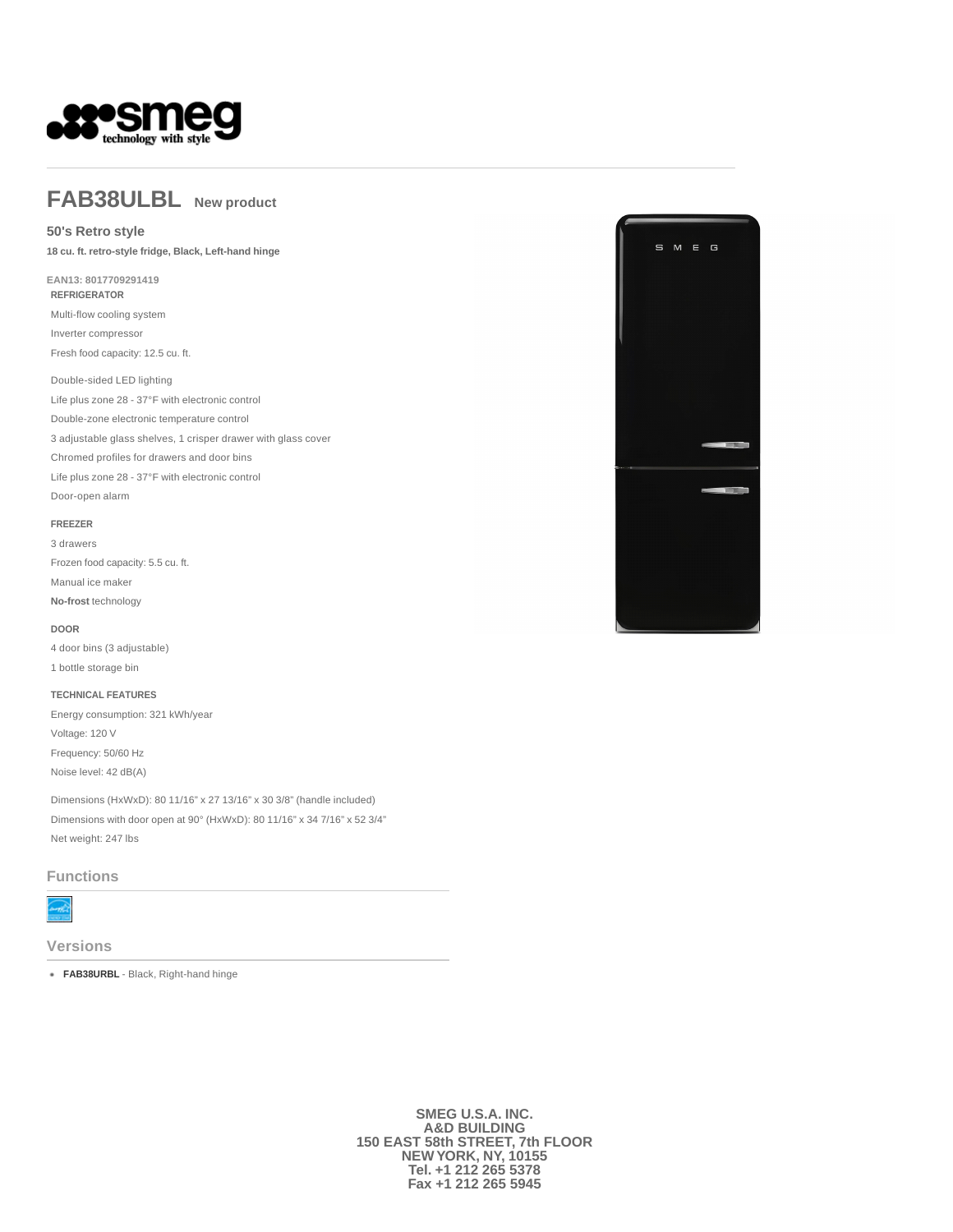

# **FAB38ULBL**

**50's Retro style** 

fridge free standing combined black 28""



## **Energy Star and ISO14001 Certified:**



The SMEG production process is carefully-managed in order to limit the environmental impact as much as possible. The ISO process is checked and certified by Independent International bodies IQNET and CISQ (SMEG complies with the standard ISO14001). All SMEG dishwashers and every new refrigerator model are ENERGY STAR-qualified through the US Department of Energy and US Environmental Protection Agency. Energy efficiency is important to SMEG, and our engineers are constantly working to keep the energy and water consumption of each dishwasher and refrigerator as low as-possible. ENERGY STAR-certified products use approximately 40% less energy than the federal minimum standard for energy consumption. By choosing an ENERGY STAR-certified product, you are helping to preserve the environment without compromising on product quality or performance.

> **SMEG U.S.A. INC. A&D BUILDING 150 EAST 58th STREET, 7th FLOOR NEW YORK, NY, 10155 Tel. +1 212 265 5378 Fax +1 212 265 5945**